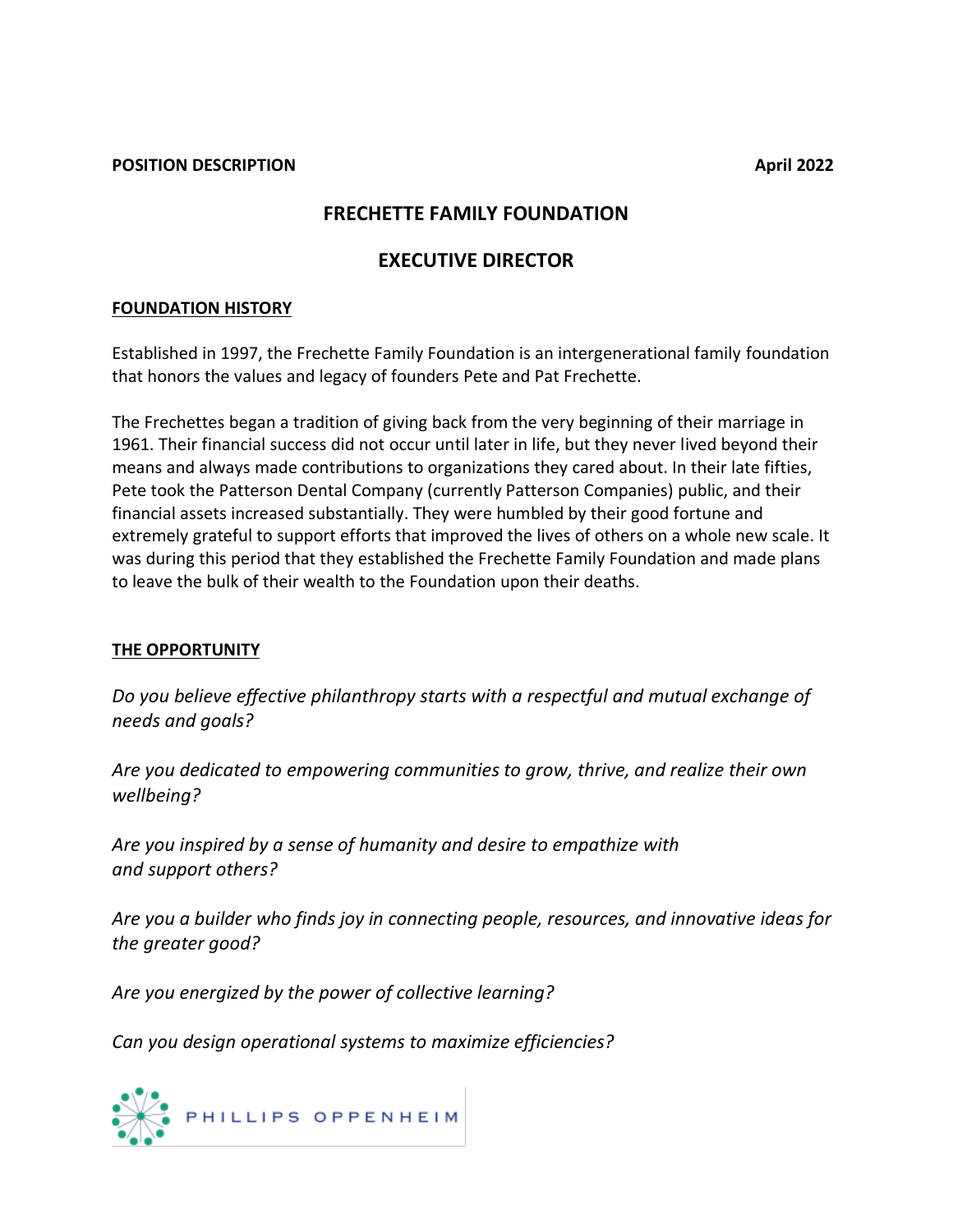**Frechette Family Foundation** Executive Director Page 2.

## **THE FOUNDATION'S VALUES**

The Frechette Family Foundation fully embraces the founders' philanthropic spirit, values, and passion, providing a vehicle for future generations to work together to make a difference in the world.

First and foremost, the Frechette family is committed to sustaining the founders' overarching value of humility and gratitude. Respect and trust are also among the dominant unifying values. The Foundation is guided by its shared belief in humanity and the sacred value of every human being.

Exercising the principle of compassion, the Foundation connects with others through kindness, empathy, heartfelt interest, and open mindedness. Honoring the hearts of the founders, the Foundation operates with a joyful spirit for giving and develops trusting, transparent, and authentic relationships with the communities it supports.

For future development and understanding, the Foundation prioritizes continued learning and growing to ensure that it remains a true learning organization committed to improvement in its work.

### **ABOUT THE FOUNDATION**

Since the inception of the Foundation in 1997, most of its grants have supported early care, education, and youth development organizations in the communities where family members live: Illinois; Colorado; and the District of Columbia. The founders envisioned the Foundation to serve as a vehicle for collective family giving and philanthropic learning.

Given the significant growth in assets to \$200 million upon the recent deaths of the founders, the Foundation has focused on major legacy gifts and maintaining supportive relationships with current grantee partners. In 2019, the Foundation embarked on a process of exploration, learning and early funding focused on child and family well-being. In 2020, the Foundation developed a special COVID-19 initiative to support existing grantee partners and others in need.

The Foundation is at an important inflection point as the legacy giving is ending. With the help of consultants, the Foundation is undergoing a major governance and grantmaking review in response to its recent growth.

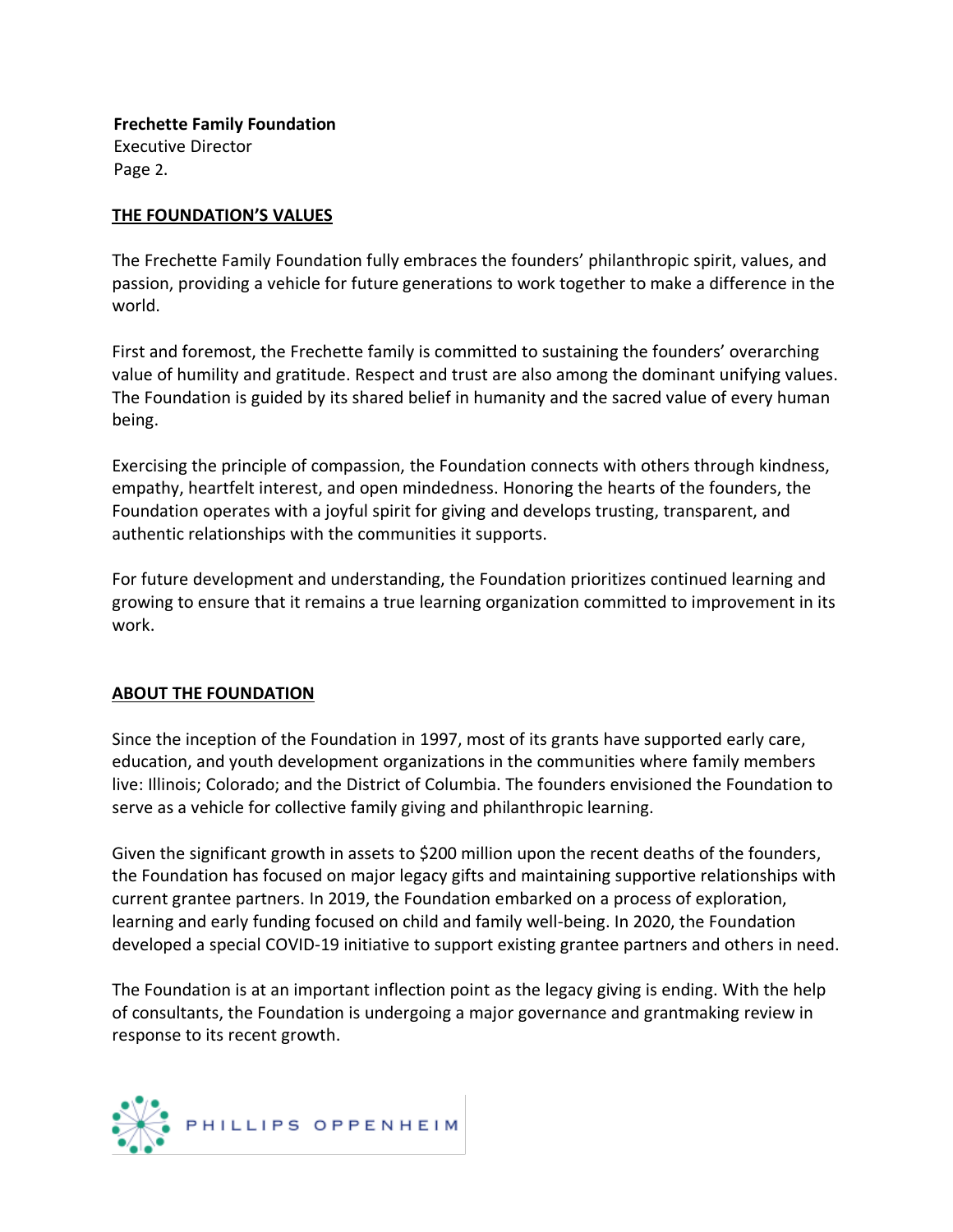# **Frechette Family Foundation**

Executive Director Page 3.

The Foundation is currently governed by a board of four: the founders' two daughters and their spouses. Members of the third generation participate in the Foundation through an integrated leadership program.

The ideal office headquarters would be in the greater Chicago area of Illinois or the greater Denver area of Colorado. The Foundation, depending upon the future Executive Director, would be open to considering other locations.

# **PRIORITIES AND RESPONSIBILITIES**

Reporting to the Board of Directors, the Executive Director provides leadership for the Foundation and will:

- Establish an effective working relationship with the Board and family as thought partners. Gain their confidence and trust and support exemplary governance. Inspire and bring forth the best ideas and efforts from the Board.
- Work closely with the family to continue to strengthen intergenerational integration.
- Report to and support the work of the Board as a strategic partner. Build upon a process with the Board to develop and implement a vision for how best to invest the Foundation's resources to maximize impact in the communities served.
- Build a committed team with a shared purpose and promote a sense of cohesiveness among staff and consultants. Maintain high morale in a group of committed professionals.
- Set benchmarks with staff and hold parties accountable. Provide and participate in professional development opportunities for all to learn and grow.
- Prepare and present budgets for Board approval and manage resources within the financial and programmatic parameters established by the Board. Participate in the Foundation's investment committee meetings.
- Facilitate the continued implementation of the Foundation's strategic plan to set priorities, focus energy and resources, evaluate and strengthen operations, and ensure that all are working toward common goals.

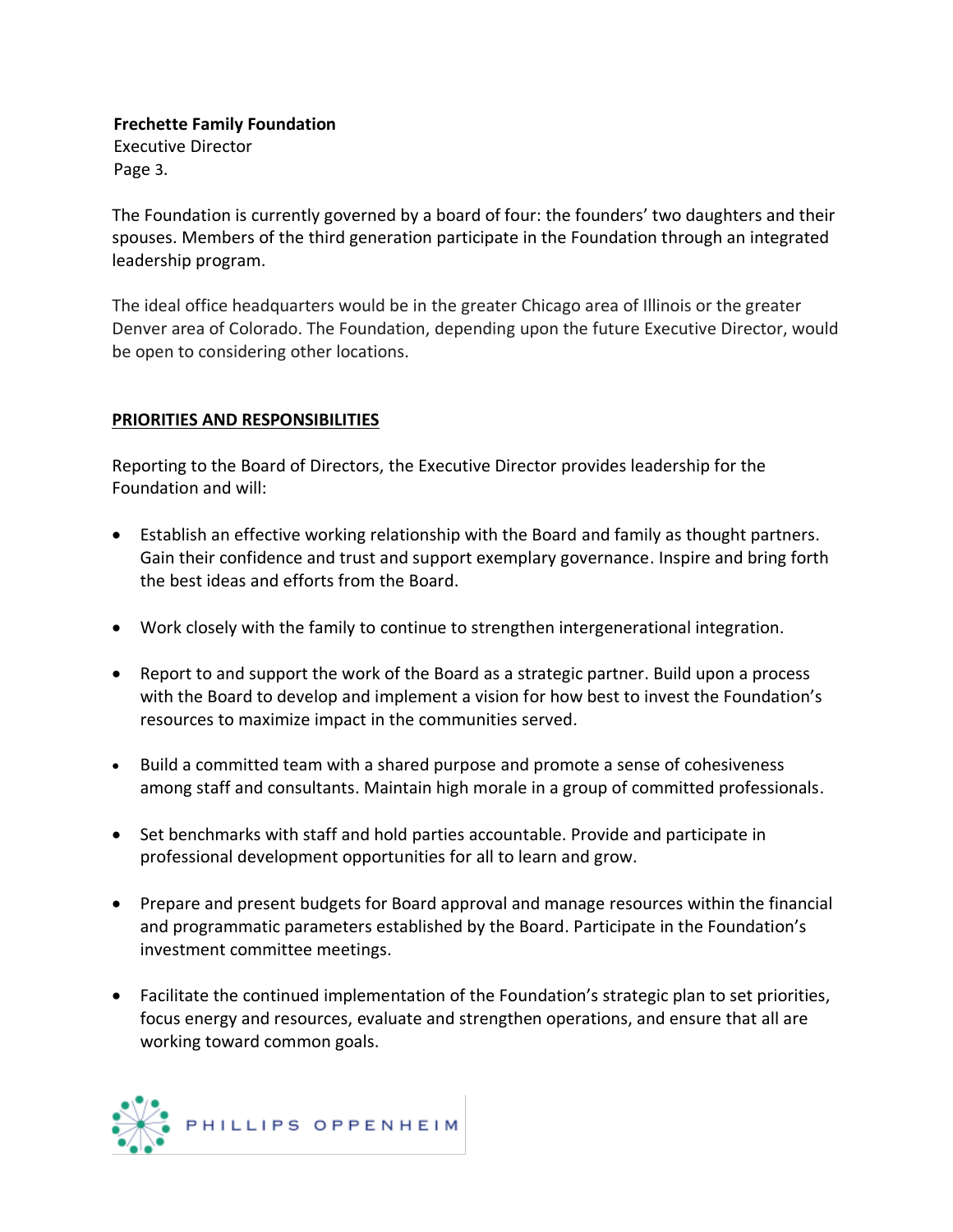# **Frechette Family Foundation**

Executive Director Page 4.

• Maintain an efficient process for managing, reviewing, and evaluating the Foundation's grants and initiatives. Establish and monitor appropriate success metrics.

# **IDEAL VALUES, EXPERIENCE, AND SKILLS**

The Executive Director should be, have, or reflect the following:

- A caring leader with humility, modesty, honesty, grace, and integrity driven by a passion to help others with dedication, enthusiasm, and an elevated level of energy. Strength of character and conviction to promote the values and mission of the Foundation without being ego driven. Someone for whom the ownership of and/or credit for ideas is less important than the collective results of the process and effort.
- A record of accomplishment in program development, strategic planning, and financial management. Experience as a compassionate visionary with proven ability to lead and facilitate strategically and manage an organization. An entrepreneurial spirit to build and grow an organization's infrastructure.
- A values-driven and mission-driven leader who views philanthropy as a catalyst and a partner for community engagement and change.
- An unwavering work ethic and commitment to excellence.
- A naturally consultative and inclusive management style. A visionary with the maturity, confidence, wisdom, and collaborative skills necessary to garner the trust and confidence of the Board, family, staff, and grantee partners.
- The emotional intelligence to deal effectively with the Board, family, and, externally, with grantees, community leaders, and partners.
- A reflective and pragmatic practitioner.
- A commitment to experiential learning, exploring, and sharing for a common purpose. An active listener and agile lifelong learner who is open to innovative ideas and can think conceptually, critically, and strategically.